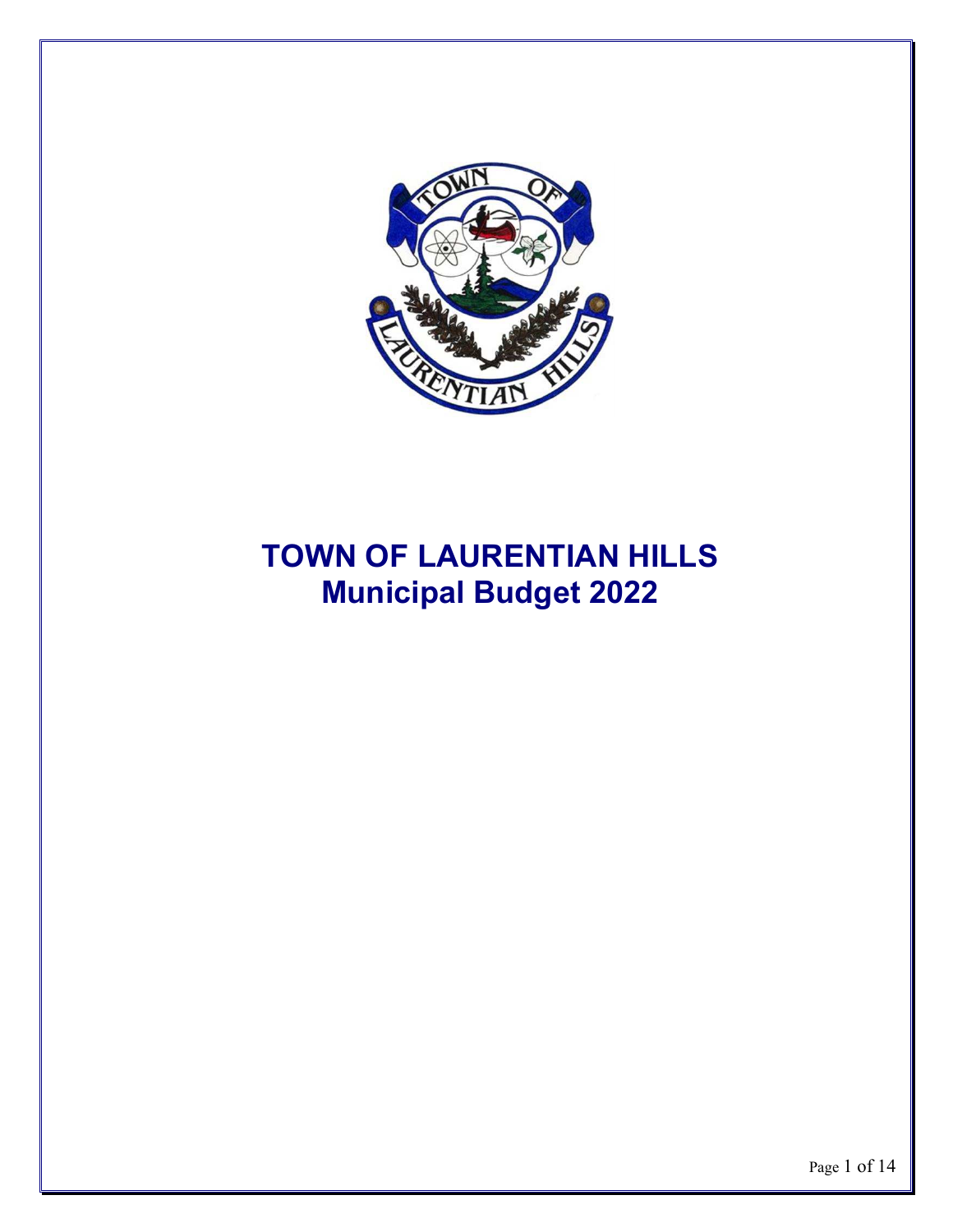

# **Contents**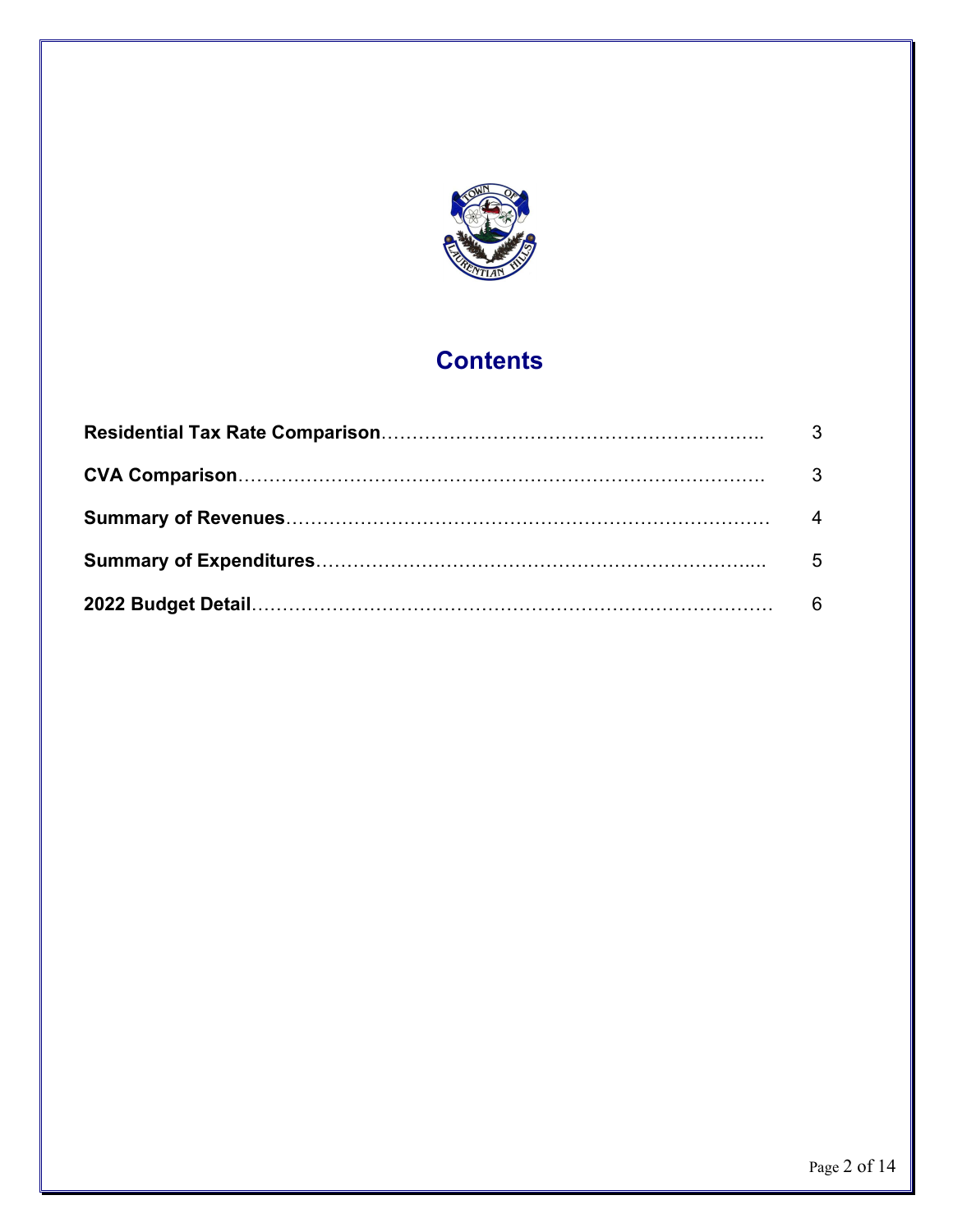

The following chart provides a graphical representation of the Town's Residential tax rates and the total CVA from 2013 to 2022.

<sup>2013 – 2022</sup> Tax Rate = 0.00742021

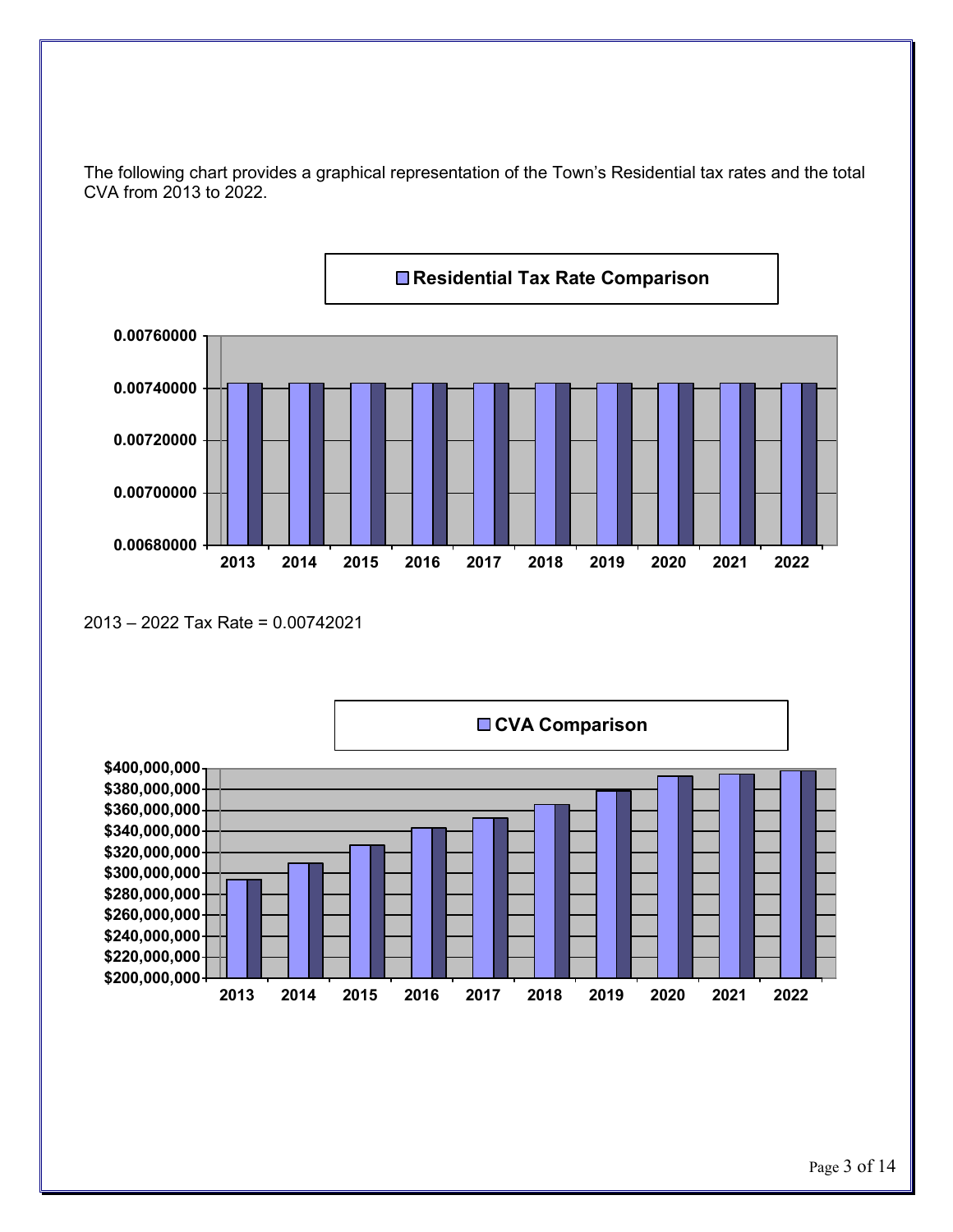# **Summary of Revenues**

# **2022 Revenue Budget Summary:**

| <b>DESCRIPTION</b>                      |    | 2022 BUDGET   |  |
|-----------------------------------------|----|---------------|--|
|                                         |    | <b>AMOUNT</b> |  |
| <b>Taxation Revenue</b>                 |    | 3,138,853.00  |  |
| <b>PILT</b>                             | \$ | 379,260.00    |  |
| <b>Gas Tax</b>                          |    | 93,908.00     |  |
| <b>Fees and Service Charges</b>         |    | 14,400.00     |  |
| <b>Other Revenue</b>                    |    | 191,800.00    |  |
| <b>Grants</b>                           |    | 433,281.00    |  |
| <b>Surplus / Transfer from Reserves</b> | S  | 855,770.00    |  |
|                                         |    |               |  |
|                                         |    |               |  |
| <b>TOTAL:</b>                           | S  | 5,107,272.00  |  |

# **Town of Laurentian Hills Revenues**



**Taxation Revenue 61.5% PILT 7.4% Gas tax 1.9% Fees and Service Charges 0.3% Other Revenue 3.7% Surplus/Transfer from Reserves 16.7% Grants 8.5%**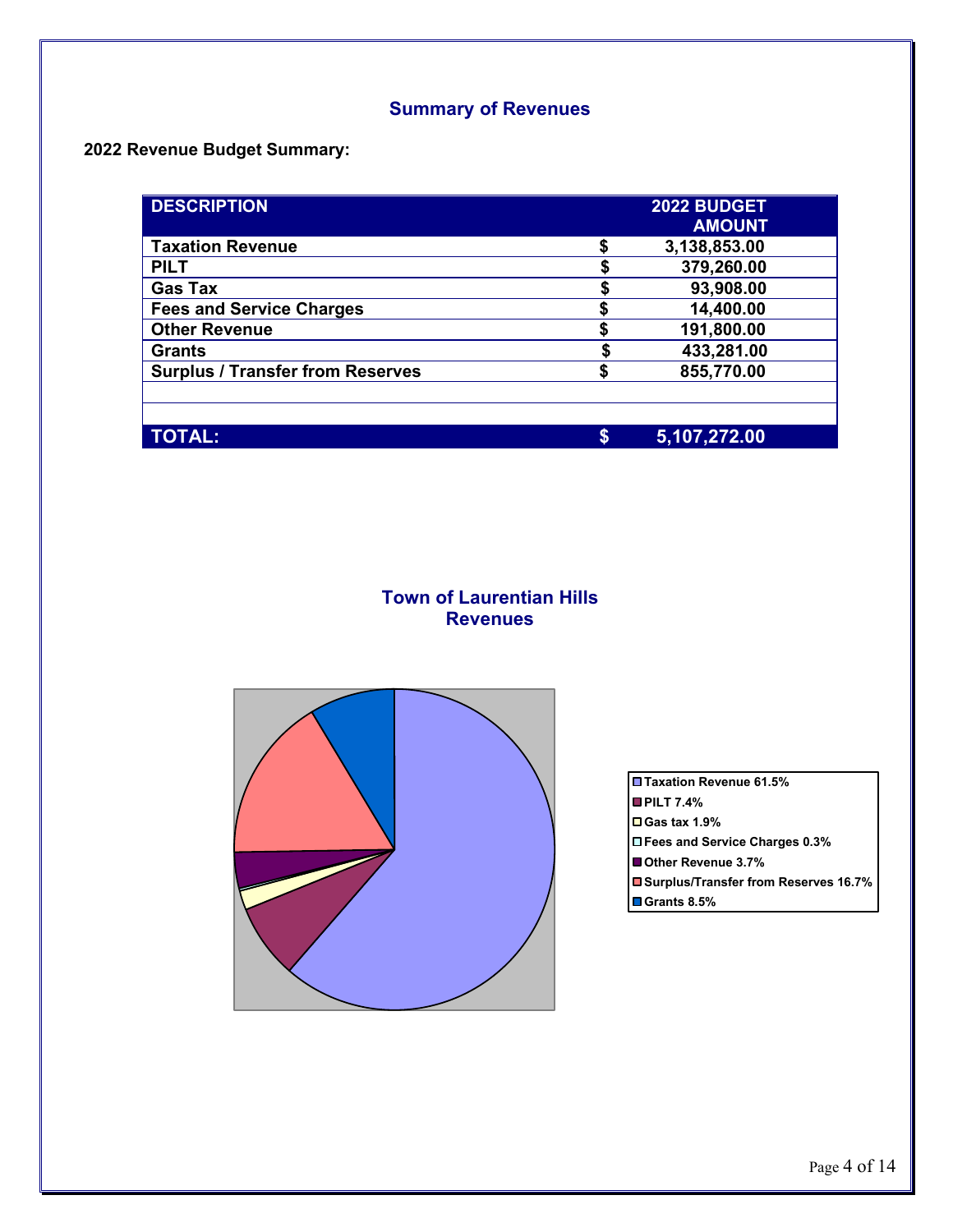# **Summary of Expenditures**

### **2022 Expense Summary:**

| <b>DESCRIPTION</b>                            | 2022 BUDGET |               |  |
|-----------------------------------------------|-------------|---------------|--|
|                                               |             | <b>AMOUNT</b> |  |
| <b>General Government</b>                     | \$          | 906,388.00    |  |
| <b>Protective Services</b>                    | \$          | 1,004,681.00  |  |
| <b>Public Works</b>                           | S           | 1,363,385.00  |  |
| <b>Environmental Services</b>                 | \$          | 418,804.00    |  |
| Recreation, Culture, Health & Social Services | S           | 368,414.00    |  |
| <b>Planning and Development</b>               | S           | 75,800.00     |  |
| <b>Transfer to Reserves</b>                   | S           | 969,800.00    |  |
| <b>TOTAL:</b>                                 |             | 5,107,272.00  |  |

#### **Town of Laurentian Hills Expenditures**



**General Government - 17.7%** 

**Public Works - 26.7%**

**Recreation, Culture, Health & Social Services - 7.2%**

**Protective Services - 19.6%**

**Environmental Services - 8.3%**

**Planning and Development - 1.5%**

**Reserves - 19.0%**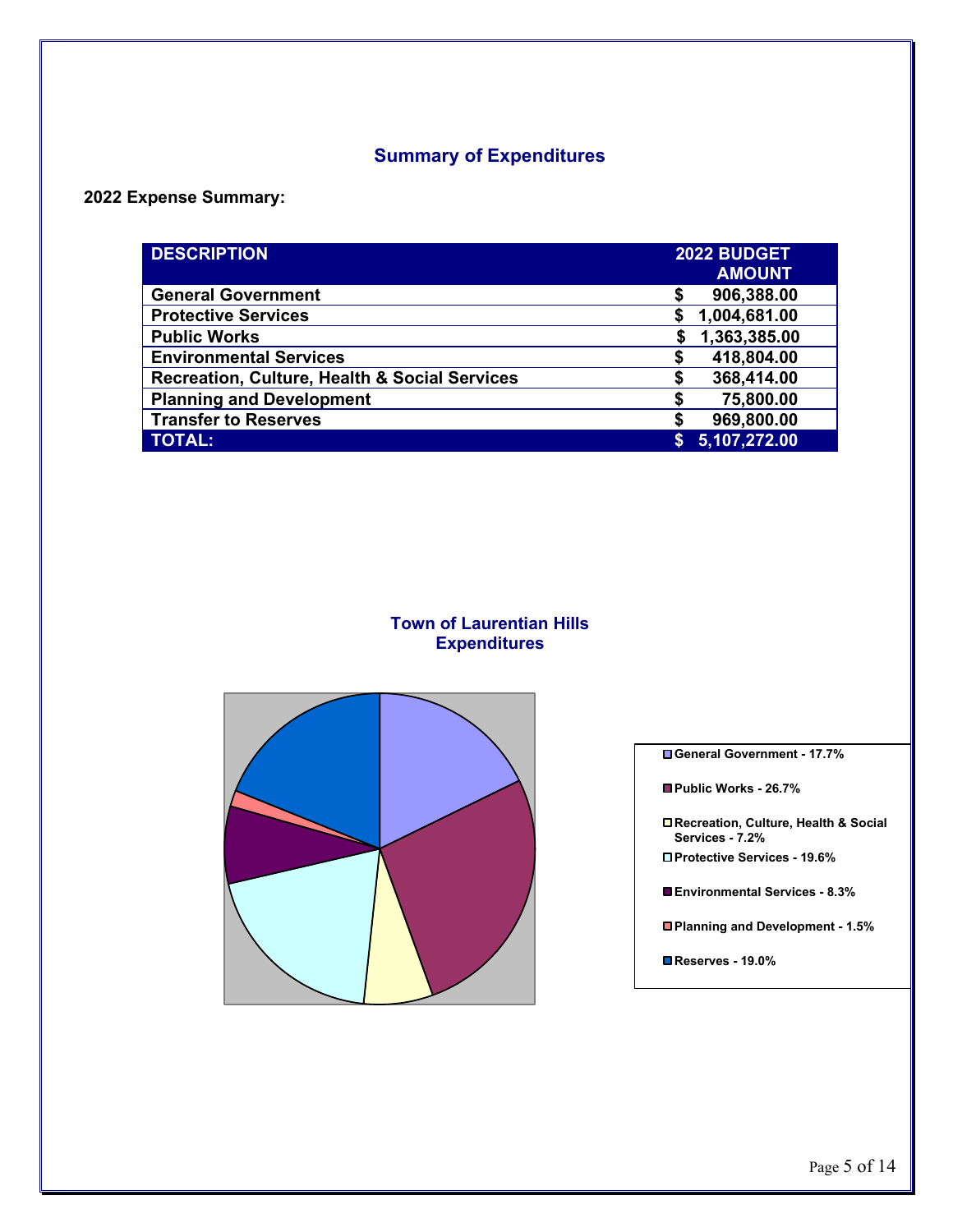**2022 Budget Details**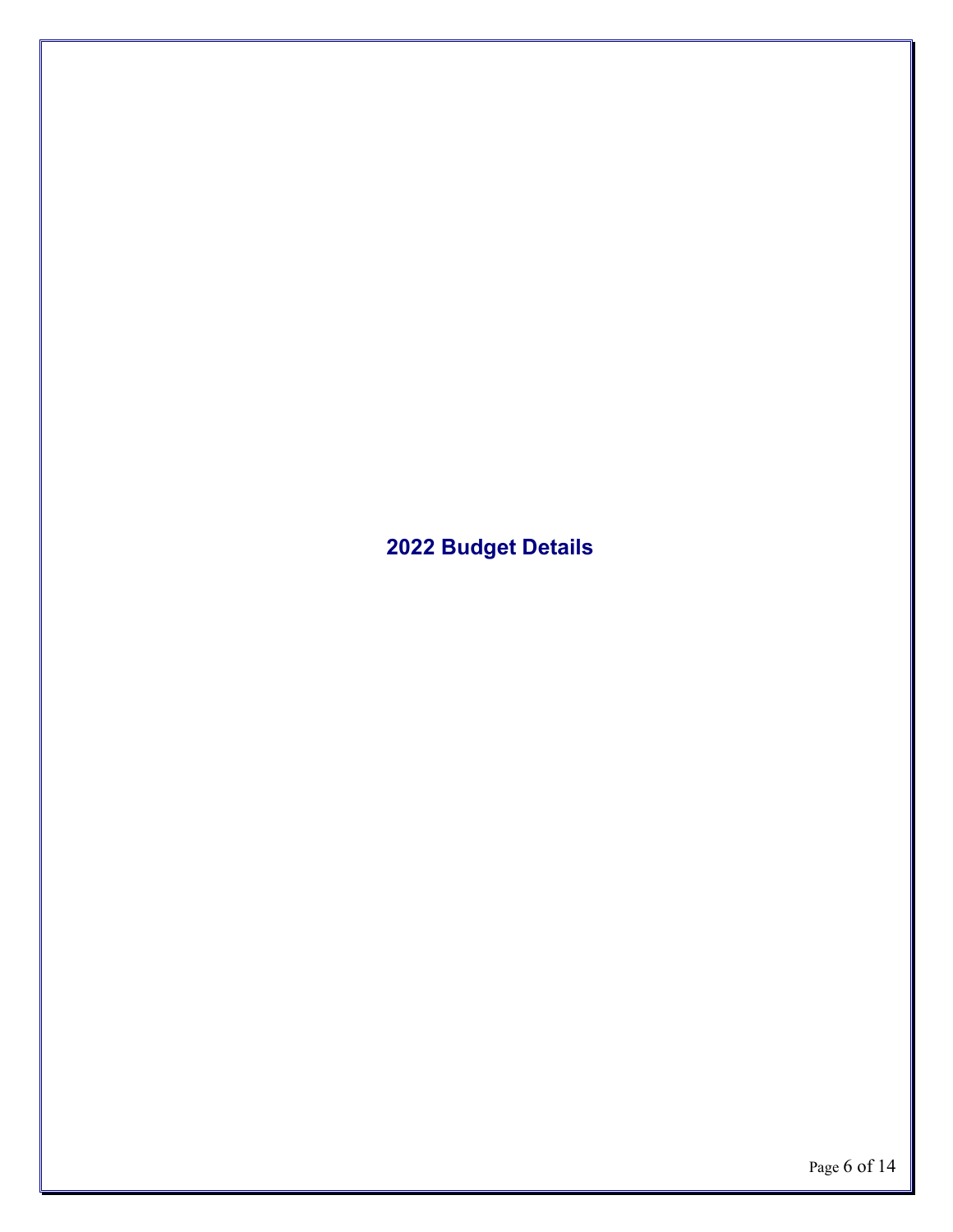| <b>Department</b><br><b>Taxation</b>      | Budget 2022        |
|-------------------------------------------|--------------------|
| Residential                               | \$<br>2,405,219.00 |
| Farm                                      | \$<br>658.00       |
| <b>Managed Forest</b>                     | \$<br>4,540.00     |
| Multi-residential                         | \$<br>7,686.00     |
| Pipeline                                  | \$<br>644,182.00   |
| Commercial                                | \$<br>38,340.00    |
| Commercial vacant                         | \$<br>13,334.00    |
| <b>Commercial New Construction</b>        | \$<br>3,510.00     |
| Industrial                                | \$<br>13,704.00    |
| <b>Industrial New Construction Vacant</b> | \$<br>5,344.00     |
| <b>Industrial New Construction Vacant</b> | \$<br>2,336.00     |
| Sub total                                 | \$<br>3,138,853.00 |
| <b>Grants in lieu: Town share</b>         |                    |
| Canada: Post office                       | \$<br>3,000.00     |
| D.N.D.                                    | \$<br>200,000.00   |
| A.E.C.L.                                  | \$<br>4,600.00     |
| Envir Can                                 | \$<br>59,000.00    |
| C.B.C.                                    | \$<br>1,000.00     |
| Ontario: Mgt Board                        | \$<br>4,960.00     |
| M.N.R.                                    | \$<br>25,700.00    |
| M.T.O.                                    | \$<br>9,000.00     |
| Hydro / O.P.G.                            | \$<br>72,000.00    |
| <b>Sub total</b>                          | \$<br>379,260.00   |
| <b>GRANTS</b>                             |                    |
| Aggregate                                 | \$<br>8,000.00     |
| <b>Public Works Student</b>               | \$<br>3,900.00     |
| Ontario Municipal Partnership Fund        | \$<br>244,400.00   |
| <b>OCIF</b>                               | \$<br>120,281.00   |
| Gas Tax federal                           | \$<br>93,908.00    |
| FCM Asset Management                      | \$<br>44,800.00    |
| <b>Sub Total</b>                          | \$<br>515,289.00   |
| Protection to person & property           |                    |
| Fire - other municipalities               | \$<br>16,860.00    |
| M.T.O.                                    | \$<br>5,000.00     |
| M.N.R.                                    | \$<br>2,000.00     |
| Kennel Registration                       | \$<br>25.00        |
| Kennel Registration                       | \$<br>100.00       |
| Sub total                                 | \$<br>23,985.00    |
| <b>Environment</b>                        |                    |
| <b>Blue box Ontario</b>                   | \$<br>23,800.00    |
| Landfill fees                             | \$<br>15,000.00    |
| <b>Bag Tags</b>                           | \$<br>400.00       |
| <b>Administration W&amp;S</b>             | \$<br>5,000.00     |
| Sub total                                 | \$<br>44,200.00    |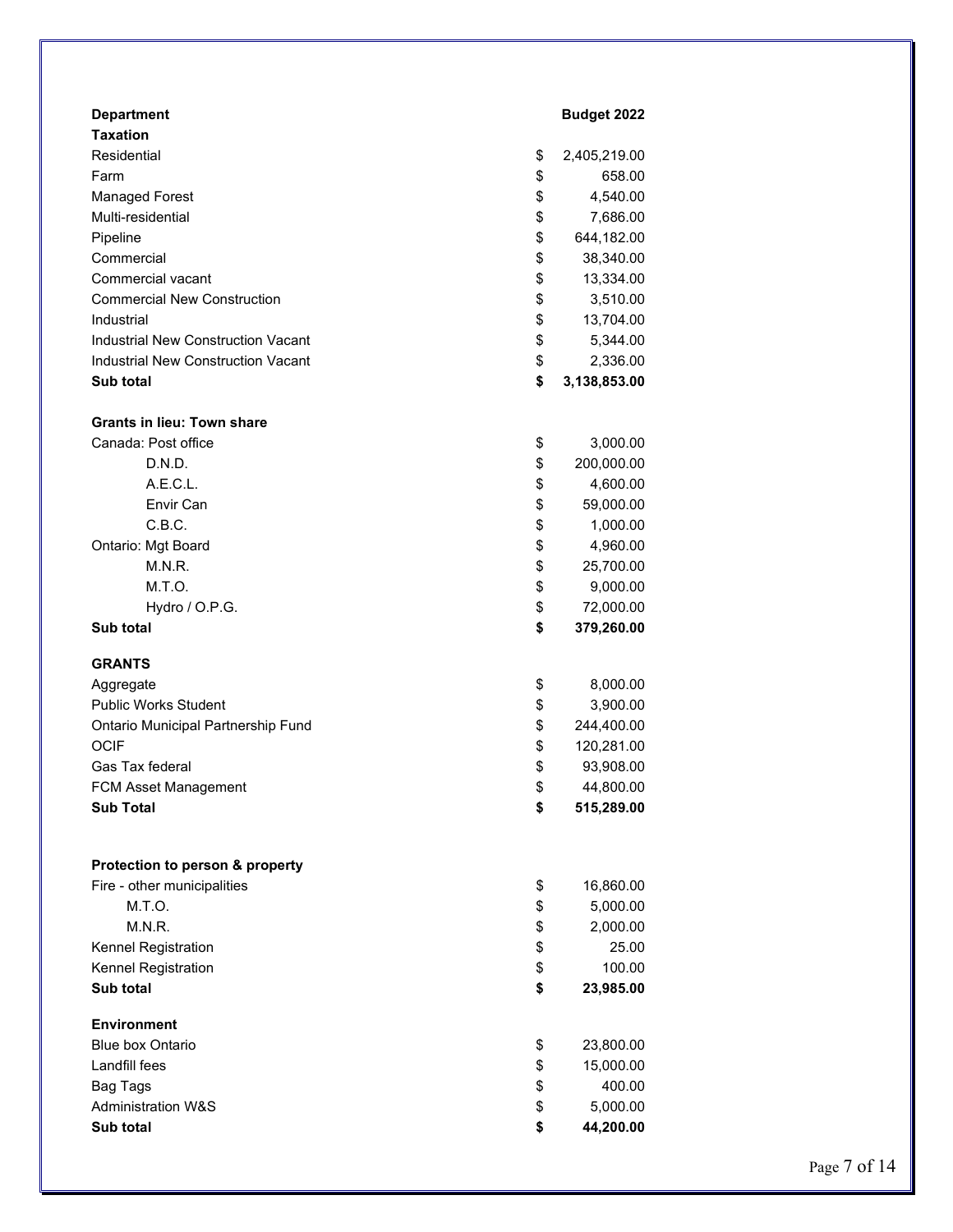| <b>Interest and Fees</b>                   |                    |
|--------------------------------------------|--------------------|
| Taxes - penalty / interest                 | \$<br>55,000.00    |
| Tax certificates                           | \$<br>6,000.00     |
| Compliance certificates                    | \$<br>1,400.00     |
| <b>Interest Bank</b>                       | \$<br>20,000.00    |
| Licenses marriage / Ceremonies             | \$<br>200.00       |
| Sub total                                  | \$<br>82,600.00    |
| <b>Planning</b>                            |                    |
| Planning fees (charges)                    | \$<br>45,000.00    |
| <b>Minor Variance</b>                      | \$<br>500.00       |
| Permit Dev fees / Site Plan Control        | \$<br>1,000.00     |
| Sub total                                  | \$<br>46,500.00    |
| <b>Miscellaneous</b>                       |                    |
| <b>Building rent/sales</b>                 | \$<br>16,000.00    |
| photo copy, maps etc.                      | \$<br>15.00        |
| Memorial bench program                     | \$<br>200.00       |
| <b>Towers</b>                              | \$<br>4,500.00     |
| Sub total                                  | \$<br>20,715.00    |
| <b>Transfer from Reserves</b>              | \$<br>169,500.00   |
| Surplus                                    | \$<br>686,370.00   |
| Sub total                                  | \$<br>855,870.00   |
| <b>TOTAL MUNICIPAL REVENUES</b>            | \$<br>5,107,272.00 |
| 2022 Taxes collected for other authorities |                    |
| County of Renfrew                          | \$<br>1,761,268.00 |
| <b>School Boards</b>                       | \$<br>1,142,141.00 |
| <b>Sub Total</b>                           | \$<br>2,903,409.00 |
|                                            |                    |

#### **TOTAL REVENUES \$ 8,010,681.00**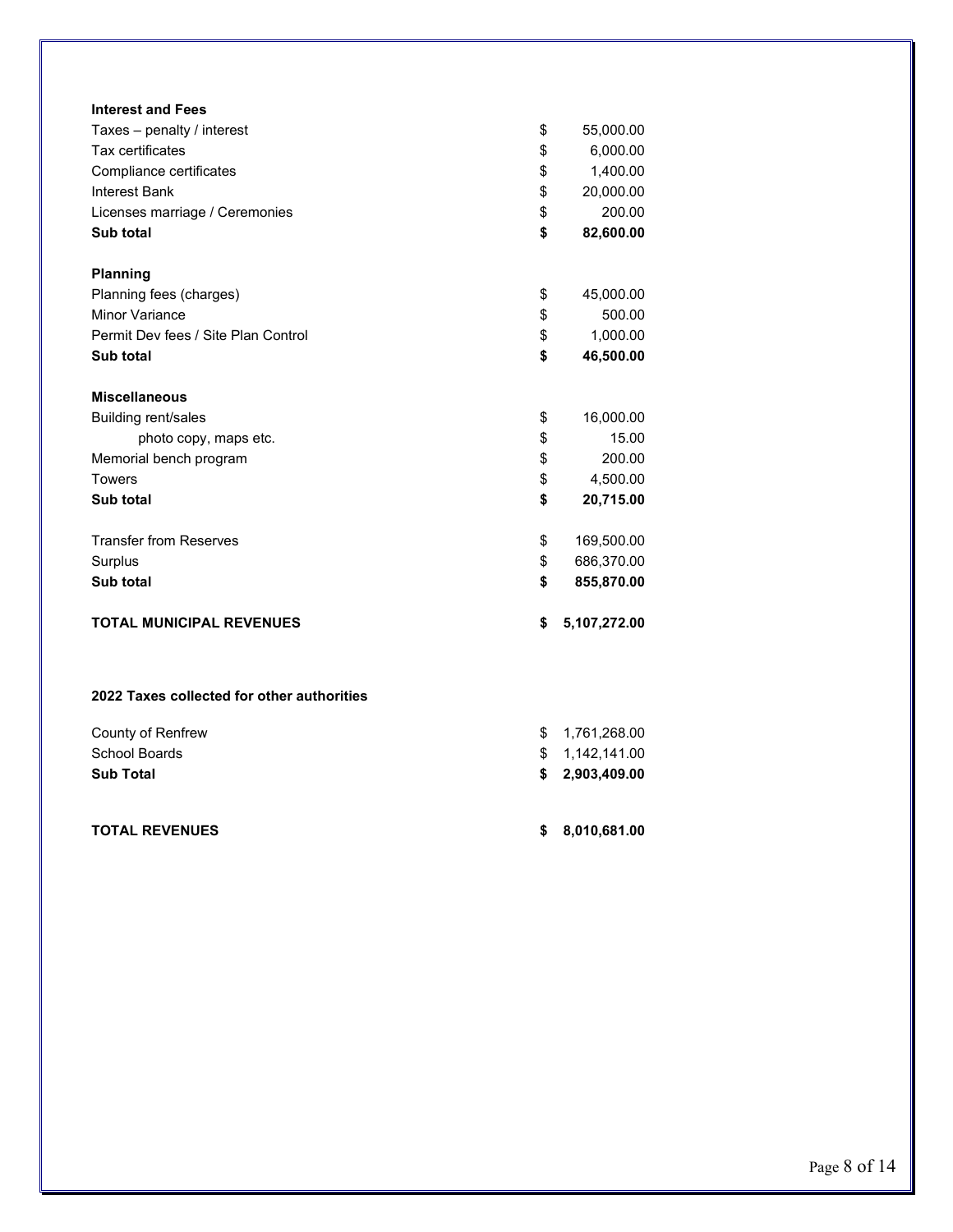| <b>Department / Expenditures</b><br>Council |                  |
|---------------------------------------------|------------------|
| Honorarium                                  | \$<br>82,661.00  |
| Burden (payroll costs)                      | \$<br>3,296.00   |
| Conferences-Memberships-Miles               | \$<br>8,000.00   |
| Communications                              | \$<br>4,000.00   |
| <b>Integrity Commissioner</b>               | \$<br>6,000.00   |
| Sub total                                   | \$<br>103,957.00 |
|                                             |                  |
| <b>General Government</b>                   |                  |
| mileage                                     | \$<br>100.00     |
| cleaning - supplies - floors                | \$<br>2,000.00   |
| Training                                    | \$<br>1,500.00   |
| Conferences-memberships-training            | \$<br>2,000.00   |
| Hospitality                                 | \$<br>4,000.00   |
| Office - supply general                     | \$<br>5,000.00   |
| computer supply                             | \$<br>2,500.00   |
| Equipment purchase                          | \$<br>1,000.00   |
| computer service/contract                   | \$<br>15,000.00  |
| utilities                                   | \$<br>24,140.00  |
| communications                              | \$<br>20,000.00  |
| repair/maintenance                          | \$<br>1,500.00   |
| building maintenance                        | \$<br>15,000.00  |
| Rentals - service contracts                 | \$<br>3,500.00   |
| Audit                                       | \$<br>36,500.00  |
| Insurance                                   | \$<br>17,465.00  |
| Legal                                       | \$<br>50,000.00  |
| Covid 19                                    | \$<br>3,000.00   |
| Bank charges                                | \$<br>9,000.00   |
| Election                                    | \$<br>7,000.00   |
| <b>HR Services Contract</b>                 | \$<br>7,000.00   |
| <b>PSAB Contract</b>                        | \$<br>2,500.00   |
| Web site                                    | \$<br>1,000.00   |
| Unallocated funds                           | \$<br>23,096.00  |
| Computer software upgrades                  | \$<br>6,000.00   |
| Sub total                                   | \$<br>259,806.00 |
| <b>Taxation Write Offs</b>                  |                  |
|                                             | \$<br>5,000.00   |
| <b>General Government Projects</b>          |                  |
| Drainage Review                             | \$<br>20,600.00  |
| Asset Management Plan                       | \$<br>32,000.00  |
| <b>Building Design /WWTP</b>                | \$<br>100,000.00 |
| Airport fuel tanks                          | \$<br>40,000.00  |
| Sub total                                   | \$<br>192,600.00 |
| <b>Protection to Persons &amp; Property</b> |                  |
| <b>Renfrew County Veterinary</b>            | \$<br>280.00     |
| Sub total                                   | \$<br>280.00     |
|                                             |                  |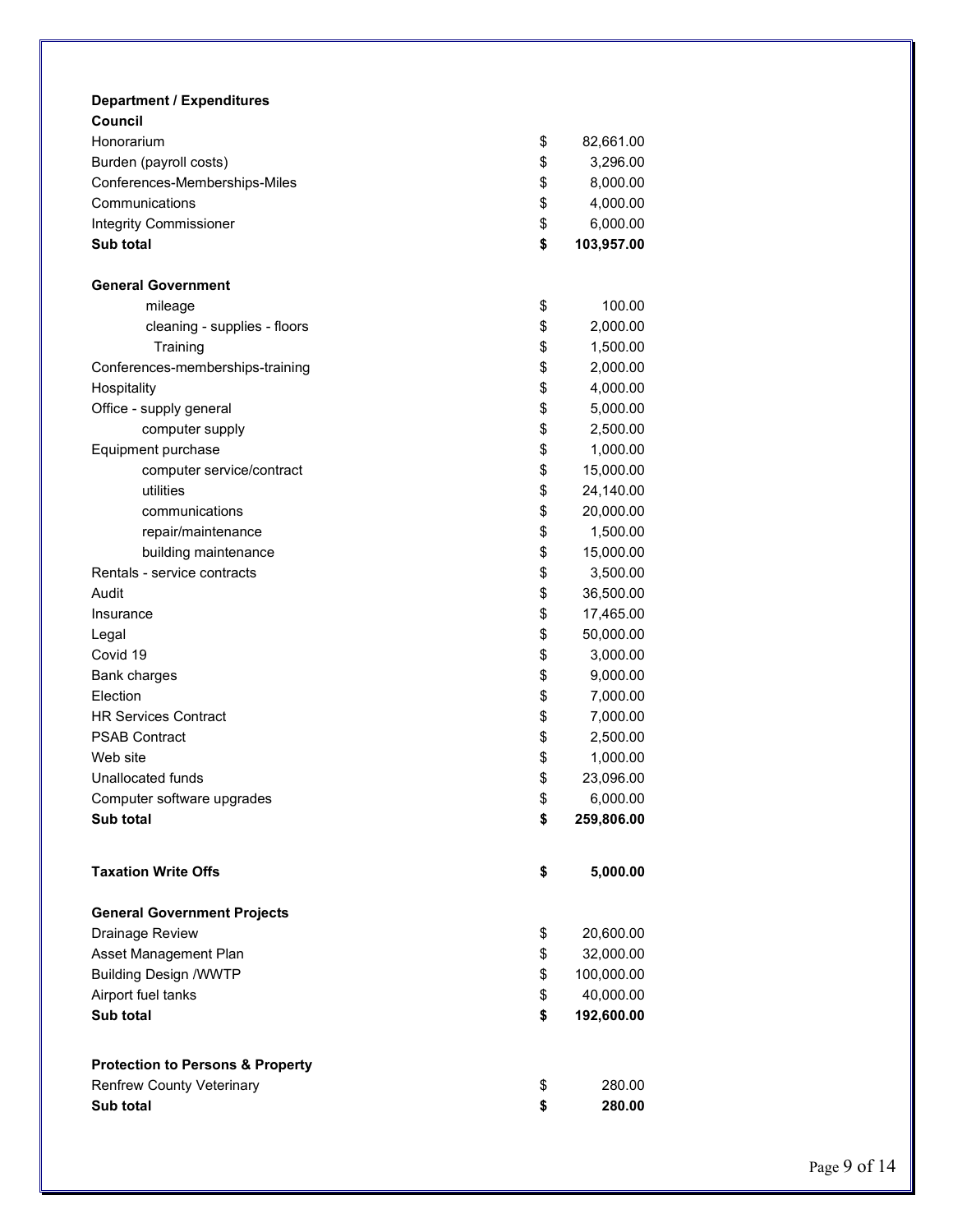| <b>Policing</b>                                       |                  |
|-------------------------------------------------------|------------------|
| O.P.P. costs                                          | \$<br>400,758.00 |
| <b>Community Wellness Plan</b>                        | \$<br>20,000.00  |
| Sub total                                             | \$<br>420,758.00 |
|                                                       |                  |
| <b>Planning and Building</b>                          |                  |
| <b>CBO Services Agreement</b>                         | \$<br>60,000.00  |
| Planning Services/Planning Act Expenses               | \$<br>7,500.00   |
| E permitting / Minor Variance                         | \$<br>8,000.00   |
| Supplies                                              | \$<br>300.00     |
| Sub total                                             | \$<br>75,800.00  |
| <b>Economic Development</b>                           |                  |
| Advertising / misc.                                   | \$<br>500.00     |
| flags                                                 | \$<br>500.00     |
| <b>Sub total</b>                                      | \$<br>1,000.00   |
|                                                       |                  |
| <b>Fire Department</b><br>Office - materials supplies |                  |
| Call meals etc.                                       | \$<br>1,000.00   |
| <b>Utilities</b>                                      | \$<br>400.00     |
|                                                       | \$<br>20,000.00  |
| Communications                                        | \$<br>8,500.00   |
| Prevention & Inspections                              | \$<br>1,000.00   |
| Training materials                                    | \$<br>2,000.00   |
| Memberships - conventions                             | \$<br>700.00     |
| Health & safety/PTSD/Fire training                    | \$<br>500.00     |
| Insurance                                             | \$<br>25,249.00  |
| Licenses                                              | \$<br>1,300.00   |
| Vehicles - operations                                 | \$<br>7,000.00   |
| repair                                                | \$<br>5,000.00   |
| Repairs - equipment                                   | \$<br>15,000.00  |
| building                                              | \$<br>12,000.00  |
| Bunker Gear / helmets                                 | \$<br>17,000.00  |
| Training Area - CR Hall                               | \$<br>3,000.00   |
| Radios / Cameras / pagers                             | \$<br>8,000.00   |
| Tower line brushing                                   | \$<br>15,000.00  |
| <b>MNR Fire Response</b>                              | \$<br>1,000.00   |
| <b>Fire Rescue Truck</b>                              | \$<br>296,123.00 |
| <b>Fire Rescue Truck</b>                              | \$<br>10,000.00  |
| <b>TC</b>                                             | \$<br>7,500.00   |
| Sub total                                             | \$<br>457,272.00 |
| <b>Public Works</b>                                   |                  |
| Conferences-memberships                               | \$<br>1,060.00   |
| Office -equipment purchase                            | \$<br>700.00     |
| utilities                                             | \$<br>23,026.00  |
| communications                                        | \$<br>3,200.00   |
| other - O/T meals                                     | \$<br>350.00     |
| Rentals - service / packer / contracts                | \$<br>67,000.00  |
| Insurance                                             | \$<br>20,169.00  |
| Licenses + pit licenses                               | \$<br>17,000.00  |
| Culverts                                              | \$<br>24,500.00  |
|                                                       |                  |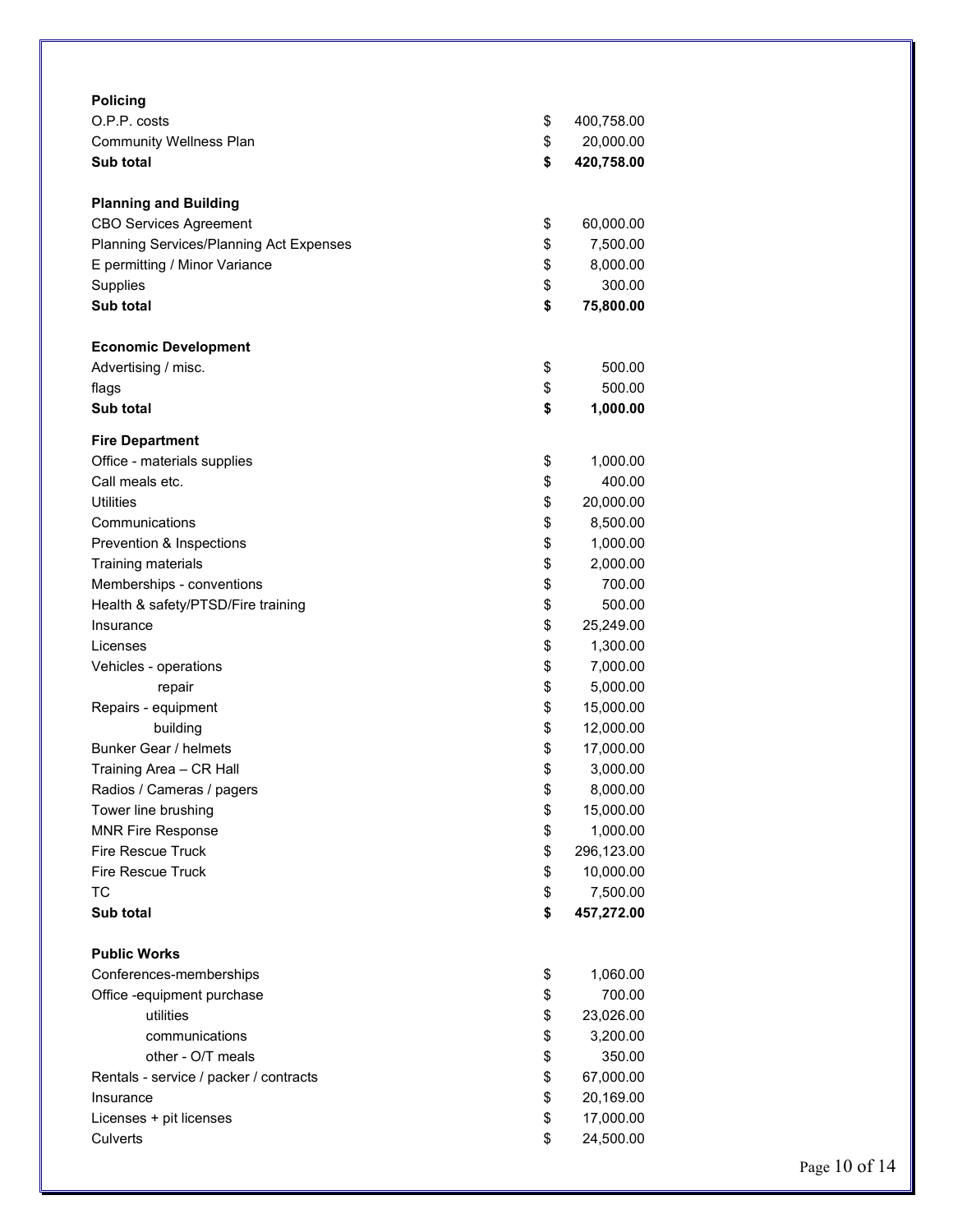| <b>Public Work Continued</b><br>Vehicle - operations | \$<br>85,000.00  |
|------------------------------------------------------|------------------|
| repairs                                              | \$<br>20,000.00  |
| Equipment - repairs                                  | \$<br>31,000.00  |
| Purchase                                             | \$<br>13,100.00  |
| Shop supplies                                        | \$<br>22,800.00  |
| <b>Building maintenance</b>                          | \$<br>10,000.00  |
| Railway crossings easement                           | \$<br>145.00     |
| Maintenance - paved roads                            | \$<br>20,000.00  |
| Calcium                                              | \$<br>22,000.00  |
| Winter - salt & sand                                 | \$<br>80,000.00  |
| Signs 911 and Replacements                           | \$<br>10,000.00  |
| Training                                             | \$<br>1,600.00   |
| <b>Stone Blasting</b>                                | \$<br>25,000.00  |
| Cold patch                                           | \$<br>10,000.00  |
| Hydro Seeding / tope soil                            | \$<br>4,100.00   |
| Line painting                                        | \$<br>3,500.00   |
| Crushing                                             | \$<br>50,000.00  |
| <b>Truck</b>                                         | \$<br>76,963.00  |
| Peter / Albert Street / Fire Hall                    | \$<br>106,775.00 |
| Chemainus                                            | \$<br>53,425.00  |
| <b>Wylie Road</b>                                    | \$<br>30,069.00  |
| Radar Speed Sign                                     | \$<br>10,000.00  |
| Gates / Chalk River                                  | \$<br>8,000.00   |
| Sub total                                            | \$<br>850,482.00 |
| <b>Street lights</b>                                 |                  |
| Hydro                                                | \$<br>17,128.00  |
| Repairs                                              | \$<br>5,000.00   |
| Green Plan                                           | \$<br>255.00     |
| Sub total                                            | \$<br>22,383.00  |
| <b>Environment</b>                                   |                  |
| Pick-up garbage                                      | \$<br>94,637.00  |
| Recycling/tipping fees                               | \$<br>165,000.00 |
| Floors / racking system                              | \$<br>6,000.00   |
| NRLOB contract                                       | \$<br>123,895.00 |
| Closure costs - Buchanan                             | \$<br>5,000.00   |
| <b>Bass Lake</b>                                     | \$<br>7,300.00   |
| <b>Collection services</b>                           | \$<br>2,000.00   |
| Due to water and sewer                               | \$<br>14,972.00  |
| Sub total                                            | \$<br>418,804.00 |
| <b>Airport</b>                                       |                  |
| Commission                                           | \$<br>6,890.00   |
| Travel etc.                                          | \$<br>200.00     |
| Sub total                                            | \$<br>7,090.00   |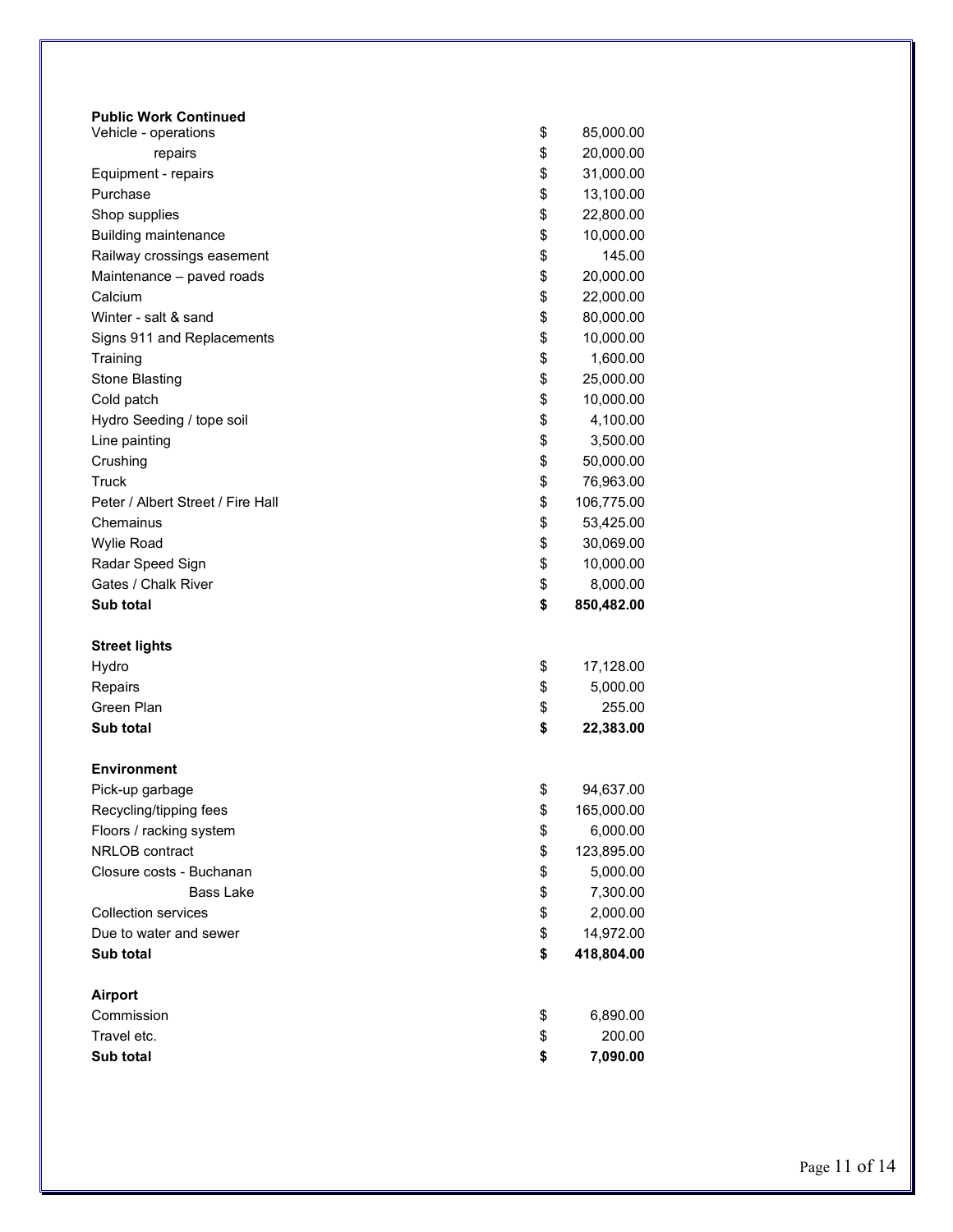| Culture                                 |                    |
|-----------------------------------------|--------------------|
| Library - general                       | \$<br>86,420.00    |
| Recreation - general                    | \$<br>233,355.00   |
| Sub total                               | \$<br>319,775.00   |
| <b>Health and Social Services</b>       |                    |
| Lions                                   | \$<br>3,000.00     |
| <b>Festival Hall</b>                    | \$<br>1,000.00     |
| <b>Family Services</b>                  | \$<br>5,000.00     |
| <b>NRFS Christmas Basket</b>            | \$<br>500.00       |
| <b>Seniors Games</b>                    | \$<br>300.00       |
| Winter Plowing Program                  | \$<br>4,500.00     |
| <b>Historical Society</b>               | \$<br>3,000.00     |
| Kitchissippi Run                        | \$<br>200.00       |
| Royal Canadian Legion                   | \$<br>1,440.00     |
| Physician recruitment                   | \$<br>20,231.00    |
| 19 Railway Fence                        | \$<br>5,000.00     |
| 19 Railway Utilities / Communications   | \$<br>3,188.00     |
| Sub total                               | \$<br>47,359.00    |
| <b>Provision to Reserves</b>            |                    |
| Post Landfill Closure costs - Baggs Rd  | \$<br>20,000.00    |
| Contingency gen                         | \$<br>250,000.00   |
| Fire                                    | \$<br>200,000.00   |
| <b>Public Works</b>                     | \$<br>200,000.00   |
| Fire Spec Auto Ex                       | \$<br>20,000.00    |
| <b>FCM</b>                              | \$<br>44,800.00    |
| Streetlights                            | \$<br>10,000.00    |
| <b>Facilities</b>                       | \$<br>225,000.00   |
| Sub total                               | \$<br>969,800.00   |
| Wages                                   |                    |
| Wages                                   | \$<br>753,539.00   |
| W.S.I.B.                                | \$<br>32,998.00    |
| Payroll burden & benefits pkg           | \$<br>115,324.00   |
| O.M.E.R.S. Pension                      | \$<br>53,245.00    |
| Sub total                               | \$<br>955,106.00   |
| <b>TOTAL MUNICIPAL EXPENDITURES</b>     | \$<br>5,107,272.00 |
| 2022 Taxes collected and transferred to |                    |
| other Authorities                       |                    |
| County                                  | \$<br>1,761,268.00 |
| School Boards                           | \$<br>1,142,141.00 |
| <b>Sub Total</b>                        | \$<br>2,903,409.00 |
|                                         |                    |
| <b>TOTAL EXPENDITURES</b>               | \$<br>8,010,681.00 |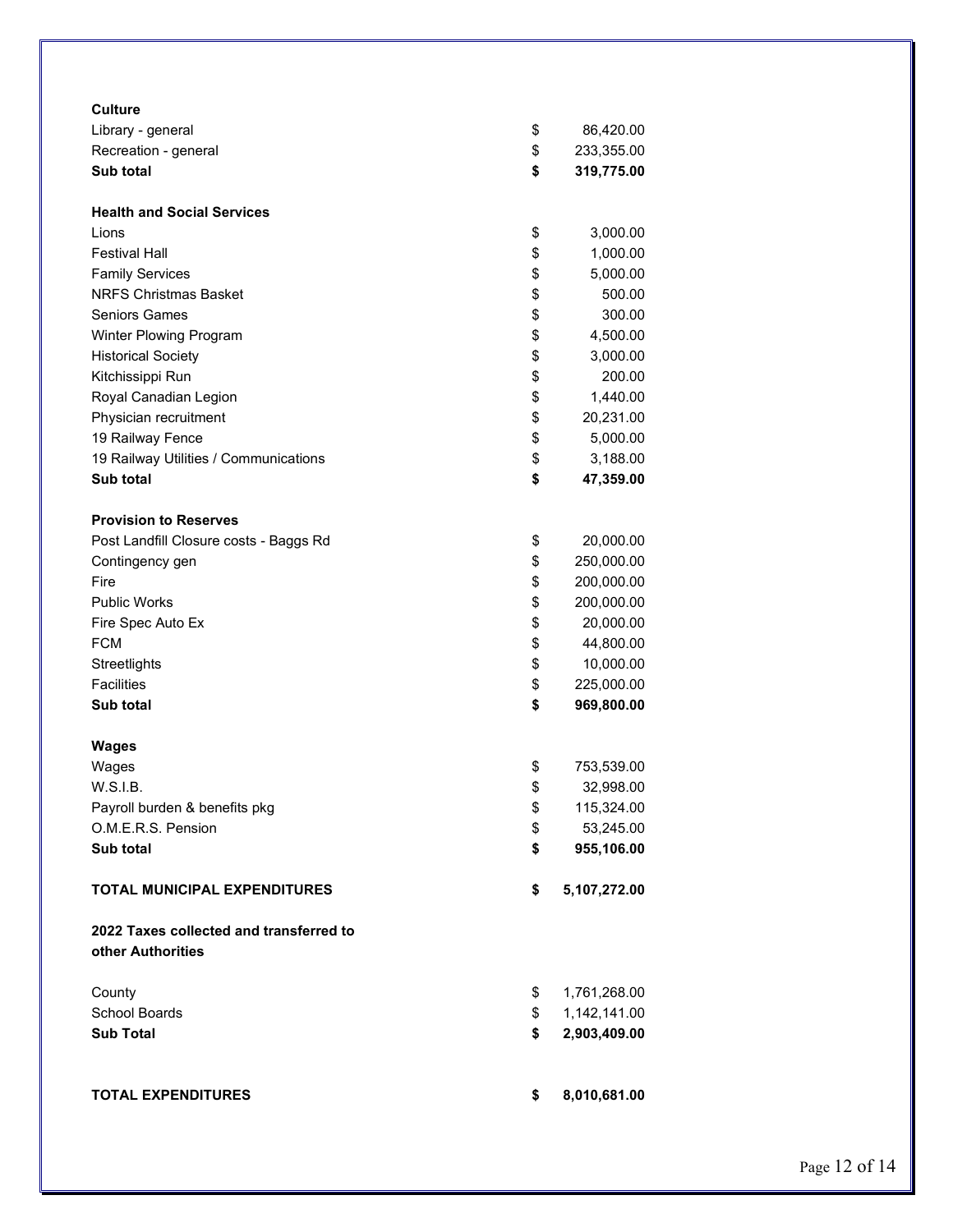|     | <b>Budget 2022</b> |
|-----|--------------------|
| \$. | 308,833.00         |
| \$  | 223.510.00         |
| \$  | 1.900.00           |
| \$  | 534,243.00         |
|     |                    |

#### **EXPENDITURES**

| <b>Facility Utilities</b>                  | \$<br>6,800.00   |
|--------------------------------------------|------------------|
| Ball field/maintenance                     | \$<br>10,000.00  |
| Equipment Replacement                      | \$<br>3,200.00   |
| Parks and Playground Maintenance           | \$<br>16,700.00  |
| Playground / Rink / Structure Replacements | \$<br>192,351.00 |
| <b>Chemical Privy Rentals</b>              | \$<br>3,000.00   |
| <b>General Maintenance</b>                 | \$<br>9,100.00   |
| General                                    |                  |
| Insurance                                  | \$<br>5,767.00   |
| Provision to reserve                       | \$<br>6,200.00   |
| Boat launch                                | \$<br>281,125.00 |
| <b>TOTAL EXPENDITURES</b>                  | \$<br>534,243.00 |